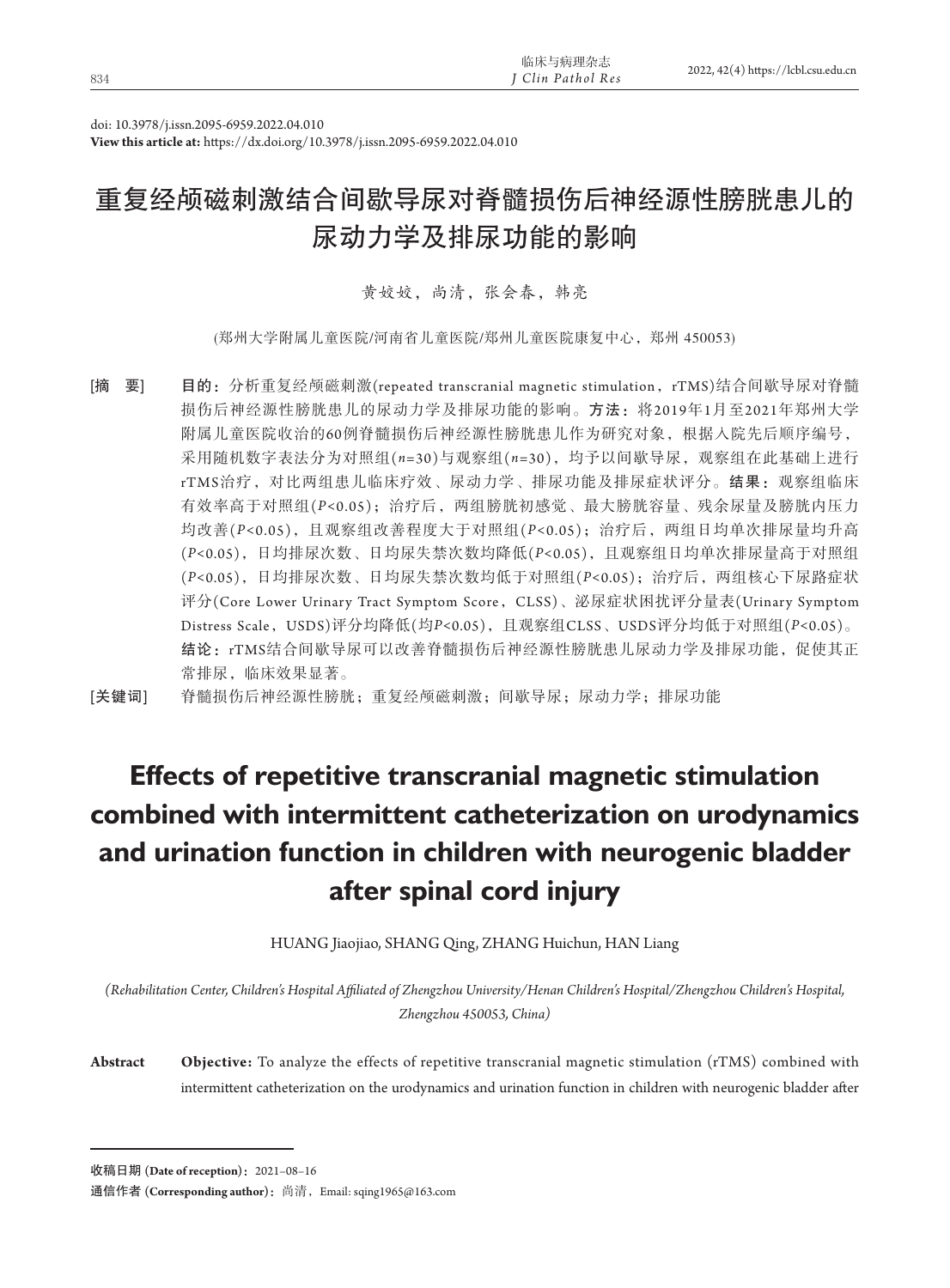spinal cord injury. **Methods:** Sixty children with neurogenic bladder after spinal cord injury treated in the hospital between January 2019 and 2021 were selected as the research subjects. The children were numbered according to the order of admission and were divided into a control group (*n=*30) and an observation group (*n=*30). All the children were given intermittent catheterization, and the observation group was treated with rTMS on this basis. The clinical efficacy, urodynamics, urination function and urinary symptoms scores were compared between the two groups. **Results:** The clinical effective rate of the observation group was higher than that of the control group (*P<*0.05). After treatment, the urodynamic indicators (initial bladder sensation, maximum bladder capacity, residual urine volume, intravesical pressure) were improved in the two groups (*P<*0.05), and the improvements in the observation group were greater than those in the control group (*P<*0.05). After treatment, the average daily single urine output of the two groups was increased (*P<*0.05) while the average daily urination frequency and average daily frequency of urinary incontinence were decreased (*P<*0.05), and the average daily single urine output of the observation group was more than that of the control group (*P<*0.05) while the average daily urination frequency and average daily frequency of urinary incontinence were less than those of the control group (*P<*0.05). The scores of Core Lower Urinary Tract Symptom Score (CLSS) and Urinary Symptom Distress Scale (USDS) were reduced in the two groups after treatment (*P<*0.05), and the scores of CLSS and USDS of the observation group were lower than those of the control group (*P<*0.05). **Conclusion:** rTMS combined with intermittent catheterization can improve the urodynamics and urination function and promote normal urination of children with neurogenic bladder after spinal cord injury, with significant clinical effects.

**Keywords** neurogenic bladder after spinal cord injury; repetitive transcranial magnetic stimulation; intermittent catheterization; urodynamics; urination function

脊髓位于脊椎骨组成的椎管内,为众多简单 反射的中枢,当脊髓损伤时,由其控制的运动、 感觉和植物神经功能均可出现障碍,而神经源性 膀胱是脊髓损伤后严重并发症之一[1]。脊髓损伤 后,下行运动与上行感觉通路被破坏,导致排尿 中枢和脊髓的联系中断,膀胱及尿道括约肌均失 控,最终发生神经源性膀胱[2]。神经源性膀胱患 者膀胱活跃超出正常范围,多数有逼尿肌和括约 肌协同障碍,使得膀胱压力升高,长期如此可对 患者肾功能造成严重影响。目前临床治疗脊髓损 伤后神经源性膀胱以改变逼尿肌高压状态为主, 促使患者在非高压状态下能够完全排空膀胱,改 善上尿路功能[3-4]。外科手术、药物(如毒蕈碱样 受体激动剂)、康复训练、间歇导尿等是当前常用 的治疗脊髓损伤后神经源性膀胱的方法,其中间 歇导尿是临床改善脊髓损伤后神经源性膀胱患者 排尿情况的常用方法,部分患者经过干预后膀胱 功能获得了一定改善<sup>[5]</sup>。此外,磁刺激在神经损伤 所致疾病中也有重要应用价值。重复经颅磁刺激 (repeated transcranial magnetic stimulation,  $rTMS$ )是 通过磁刺激来增强轴突活性,以改善神经功能<sup>[6]</sup>。 本研究选取60例脊髓损伤后神经源性膀胱患儿, 分析rTMS结合间歇导尿对脊髓损伤后神经源性膀

胱患儿的尿动力学及排尿功能的影响。

# 1对象与方法

#### 1**.**1对象

选择2019年1月至2021年郑州大学附属儿童 医院收治的6 0例脊髓损伤后神经源性膀胱患儿。 纳入标准:1 )符合《脊髓损伤神经学分类国际 标准》[7],且经影像学检查确诊;2 )符合《脊髓 损伤患者泌尿系管理与临床康复指南》[8]相关诊 断标准,逼尿肌反射亢进,出现尿失禁;3)年龄 3~14岁;4)病情稳定,无需进行大量输液;5)患儿 家属对本研究知情同意。排除标准:1)合并泌尿系 统感染;2)存在肾结石、肾积水等肾脏疾病;3)尿 道畸形或狭窄;4)合并严重心、脑、肺功能损伤; 5)合并精神系统疾病;6)存在rTMS治疗禁忌证。 本研究通过郑州大学附属儿童医院医学伦理委员 会审批。6 0例患儿按照入院先后顺序编号,采用 随机数字表法分为对照组与观察组,每组30例。

# 1**.**2方法

两组予以间歇导尿:采用F6~F12号橡胶导尿 管进行导尿,整个操作过程要求符合无菌操作原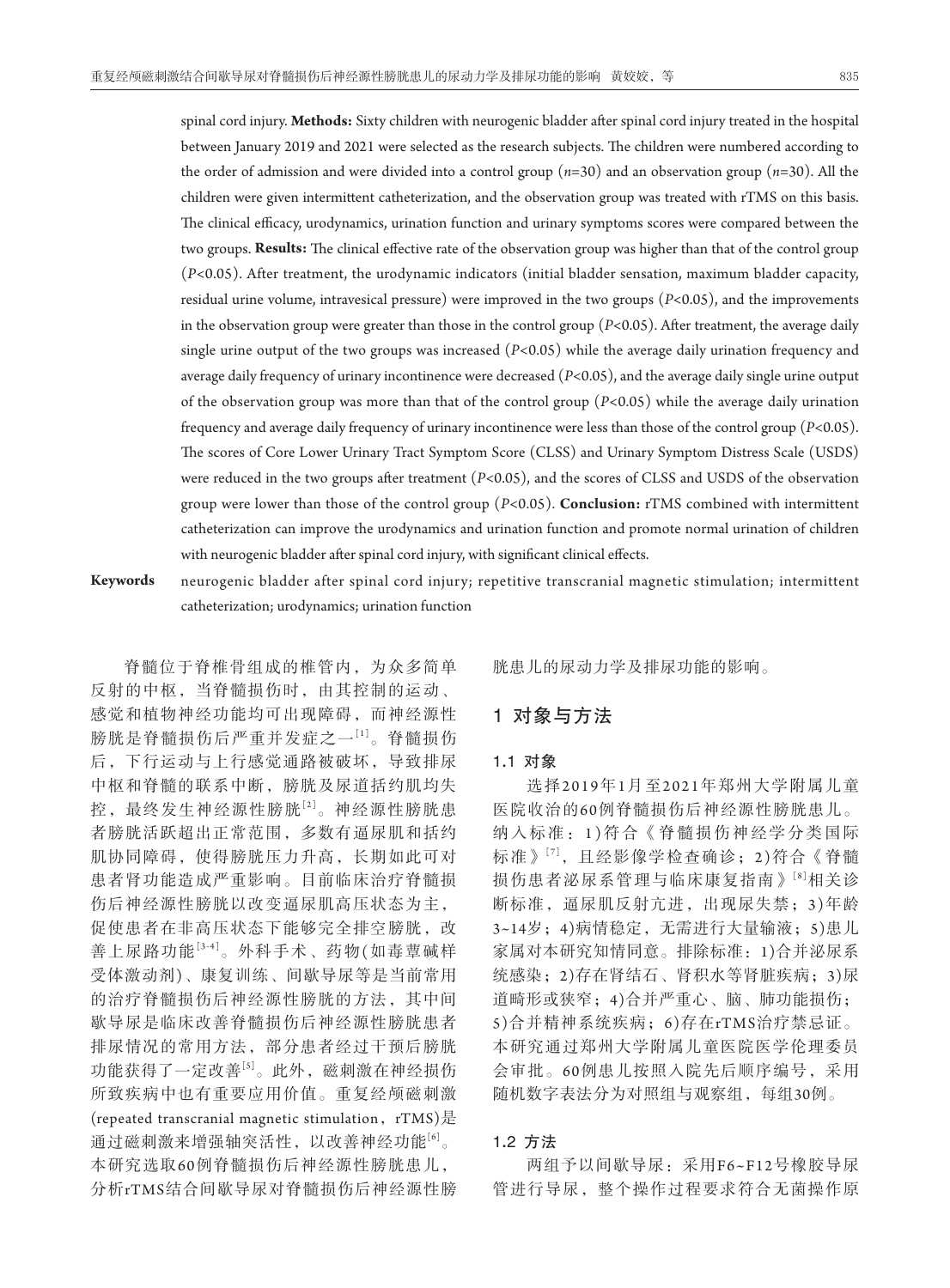则,根据患者排尿情况控制导尿时间和液体摄入 量 ,1 )患者完全无法自行排尿时,每间隔4 h导 尿1次,液体摄取量控制在每天800~1 000 mL; 2)患者每次导尿期间能够自行排出尿液达100 mL, 同时残余尿量低于300 mL, 则每间隔6 h导尿 1次 ;3 )患者每次导尿期间可自行排出尿液超过 200 mL, 同时残余尿量低于200 mL, 则每间隔8 h 导尿1次,当患者残余尿量低于100 mL时,停止导 尿。观察组在此基础上进行rTMS治疗,rTMS治 疗仪器为南京伟思医疗科技有限责任公司生产的 Magneuro100型磁场刺激仪, VCB001型"8"字 形线圈,线圈直径10 cm。患者取卧位,进行双侧 M1区脉冲模式和骶尾部标准模式刺激。双侧M1区 脉冲模式刺激参数: 频率50 Hz, 刺激时长为10 s, 间歇时间为7 s,脉冲数900个,强度为5%运动阈 值。骶尾部标准模式刺激参数:频率20 Hz,间歇 时间为7 s,脉冲数1 600个,依据患儿耐受情况调 整强度。rTMS治疗1次/d,连续治疗1个月。

# 1**.**3观察指标

尿动力学:采用Nidoc970A+/A/C型尿动力学 分析仪测定两组患儿治疗前后尿动力学指标,包 括膀胱初感觉容量、最大膀胱容量、残余尿量、 膀胱内压力。排尿功能:于治疗前后统计两组患 儿日均单次排尿量、日均排尿次数。

排尿症状:于治疗前后采用核心下尿路症状 评分(Core Lower Urinary Tract Symptom Score, CLSS)、泌尿症状困扰评分量表(Urinary Symptom Distress Scale, USDS)评估两组患儿排尿症状, 其 中CLSS得分为0~30, USDS得分为0~6, CLSS、 USDS分值越低表示症状改善越显著。

### 1**.**4临床疗效 **[**3**]**

显效:患儿出现尿意时能够自控,且自控时 间≥2 min,无遗尿、滴尿,每两次排尿时间间隔 至少为2 h。有效: 患儿出现尿意时能够自控, 且 自控时间为1~2 min,偶有遗尿、滴尿,每两次排 尿时间间隔至少为1 h。无效:患儿出现尿意时不 能自控,膀胱残余尿量超过100 mL,且至少为排 尿时间间隔低于30 min。总有效率=(显效+有效)/ 总例数×100%。

# 1**.**5统计学处理

采用SPSS 20.0软件对数据进行处理。计数资 料表示为例数(%), 采用χ2检验或连续性校正χ2检 验;计量资料表示为均数±标准差(*x*±*s*),采用*t*检 验。*P<*0.05为差异有统计学意义。

# 2结果

#### 2**.**1两组一般资料比较

两组一般资料对比差异无统计学意义 (*P>*0.05,表1)。

### 2**.**2两组临床疗效比较

观察组临床有效率高于对照组,差异有统计 学意义(*P*<0.05, 表2)。

#### 2**.**3两组尿动力学比较

治疗前,两组尿动力学指标比较均无显著 差 异( *P >* 0.05);治疗后,两组尿动力学指标均 改 善( *P <* 0.05),且观察组改善程度大于对照组 (*P<*0.05,表3)。

| Table 1 Comparison of general data between the two groups $(n=30)$ |  |  |  |  |
|--------------------------------------------------------------------|--|--|--|--|
|--------------------------------------------------------------------|--|--|--|--|

| 组别               | 性别<br>年龄/岁<br>(男/女)/例 |       | 病程/月            | 脊髓损伤位置/例 |       |    | 脊髓损伤原因/例 |       |    | 美国脊髓损伤<br>协会分级/例 |       |    |
|------------------|-----------------------|-------|-----------------|----------|-------|----|----------|-------|----|------------------|-------|----|
|                  |                       |       |                 | 颈部       | 胸部    | 腰部 | 高处坠落     | 交通事故  | 其他 | B                | C     | D  |
| 观察组              | $6.73 \pm 2.15$       | 18/12 | $4.82 \pm 1.59$ | 7        | 19    | 4  | 11       | 11    | 8  | 13               | 8     | 9  |
| 对照组              | $6.42 \pm 2.03$       | 16/14 | $5.03 \pm 1.66$ | 9        | 18    | 3  | 14       | 10    | 6  | 11               | 9     | 10 |
| $t/\chi^2$       | 0.574                 | 0.272 | 0.500           |          | 0.420 |    |          | 0.693 |    |                  | 0.278 |    |
| $\boldsymbol{P}$ | 0.568                 | 0.602 | 0.619           |          | 0.811 |    |          | 0.707 |    |                  | 0.870 |    |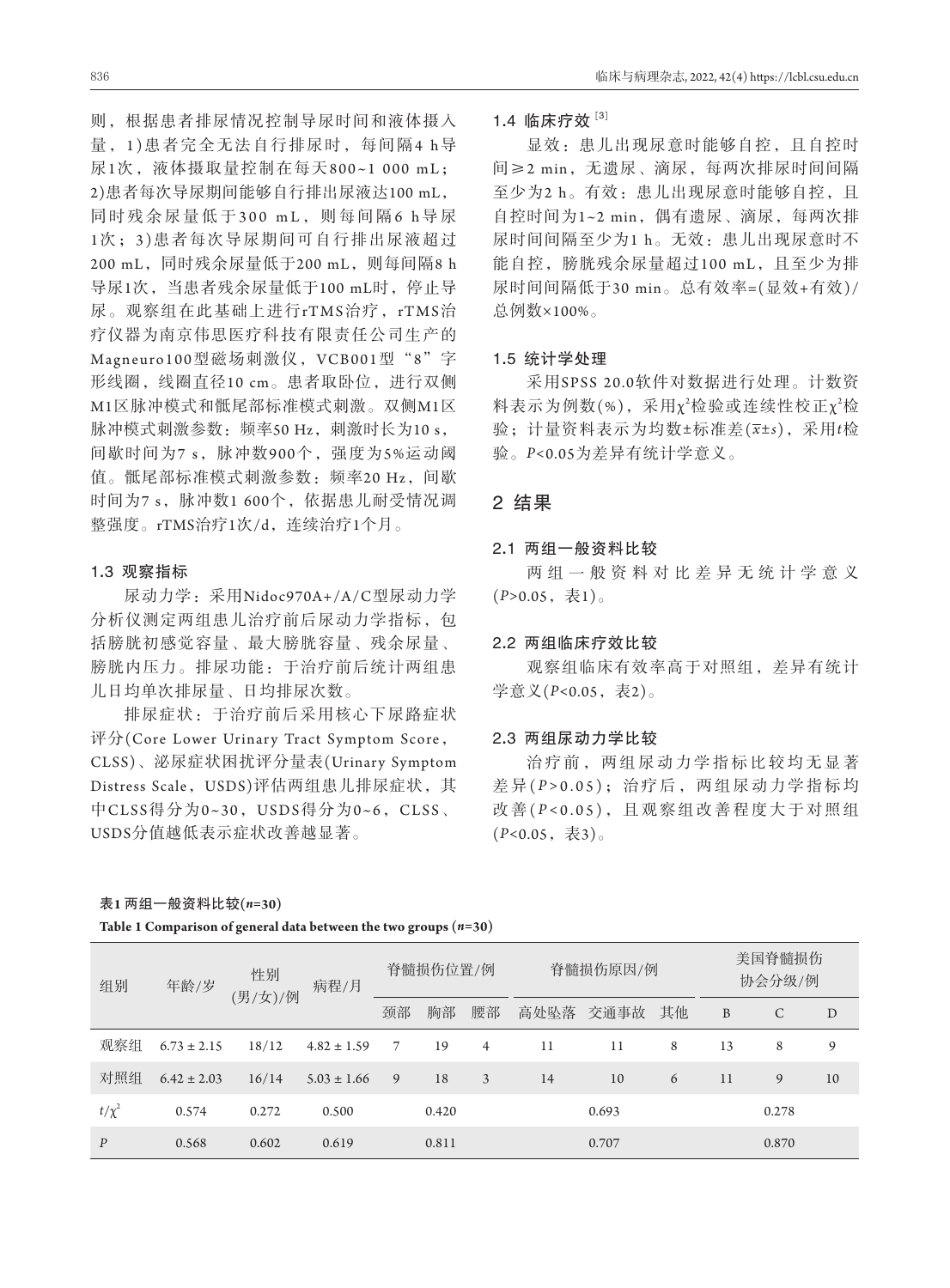|     | Table 2 Comparison of clinical efficacy between the two groups $(n=30)$ |           |           |       |  |  |  |
|-----|-------------------------------------------------------------------------|-----------|-----------|-------|--|--|--|
| 组别  | 显效/[例(%)]                                                               | 有效/[例(%)] | 无效/[例(%)] | 有效率/% |  |  |  |
| 观察组 | 15(50.00)                                                               | 13(43.33) | 2(6.67)   | 93.33 |  |  |  |
| 对照组 | 10(33.33)                                                               | 11(36.67) | 9(30.00)  | 70.00 |  |  |  |
|     |                                                                         |           |           | 4.007 |  |  |  |
| P   |                                                                         |           |           | 0.045 |  |  |  |

### 表**2** 两组临床疗效比较**(***n=***30)**

#### **Table 2 Comparison of clinical efficacy between the two groups (***n=***30)**

#### 表**3** 两组尿动力学比较**(***n=***30)**

**Table 3 Comparison of urodynamics between the two groups (***n=***30)**

| 组别               |                    | 膀胱初感觉容量/mL           |                    | 最大膀胱容量/mL          |                      |                     |
|------------------|--------------------|----------------------|--------------------|--------------------|----------------------|---------------------|
|                  | 治疗前                | 治疗后                  | 治疗前后差值             | 治疗前                | 治疗后                  | 治疗前后差值              |
| 观察组              | $297.35 \pm 84.62$ | $188.61 \pm 50.79^*$ | $108.74 \pm 35.21$ | $304.17 \pm 79.51$ | $436.24 \pm 95.36^*$ | $-132.07 \pm 41.80$ |
| 对照组              | $305.46 \pm 77.48$ | $256.42 \pm 63.31^*$ | $49.04 \pm 9.85$   | $311.43 \pm 85.24$ | $380.81 \pm 89.63^*$ | $-69.38 \pm 12.79$  |
| t                | 0.386              | 4.576                | 8.943              | 0.341              | 2.320                | 7.855               |
| $\boldsymbol{P}$ | 0.701              | < 0.001              | < 0.001            | 0.734              | 0.024                | <0.001              |
| 组别               |                    | 残余尿量/mL              |                    |                    | 膀胱内压力/cmH,O          |                     |
|                  | 治疗前                | 治疗后                  | 治疗前后差值             | 治疗前                | 治疗后                  | 治疗前后差值              |
| 观察组              | $286.46 \pm 57.82$ | $93.88 \pm 21.63^*$  | $192.58 \pm 37.34$ | $12.95 \pm 2.67^*$ | $26.71 \pm 2.91^*$   | $-13.76 \pm 1.58$   |
|                  |                    |                      |                    |                    |                      |                     |
| 对照组              | $290.10 \pm 55.14$ | $120.45 \pm 23.75^*$ | $169.65 \pm 31.44$ | $13.04 \pm 2.52^*$ | $22.85 \pm 2.68^*$   | $-9.81 \pm 1.60$    |
|                  | 0.250              | 4.530                | 2.573              | 0.134              | 5.344                | 9.621               |

与治疗前比较,\**P<*0.05。

Compared with before the treatment, \**P<*0.05.

# 2**.**4两组排尿功能比较

治疗前,两组日均单次排尿量、日均排 尿次数、日均尿失禁次数差异均无统计学意义 (*P >*0.05);治疗后,两组日均单次排尿量均升高 (*P<*0.05),日均排尿次数、日均尿失禁次数均降低 (*P <*0.05),且观察组日均单次排尿量高于对照组 (*P<*0.05),日均排尿次数、日均尿失禁次数均低于 对照组(*P<*0.05,表4)。

# 2**.**5两组症状评分比较

治疗前,两组CLSS、USDS评分比较差异均无 统计学意义(*P>*0.05);治疗后,两组CLSS、USDS 评分均降低(*P<*0.05),且观察组CLSS、USDS评分 均低于对照组(*P<*0.05,表5)。

#### 表**4** 两组排尿功能比较**(***n=***30)**

#### **Table 4 Comparison of urination function between the two groups (***n=***30)**

| 组别 |       | 日均单次排尿量/mL |                                                                                          |       | 日均排尿次数 |                 |                                               | 日均尿失禁次数 |                 |
|----|-------|------------|------------------------------------------------------------------------------------------|-------|--------|-----------------|-----------------------------------------------|---------|-----------------|
|    | 治疗前   | 治疗后        | 治疗前后差值                                                                                   | 治疗前   | 治疗后    | 治疗前后差值          | 治疗前                                           | 治疗后     | 治疗前后差值          |
|    |       |            | 观察组 109.35 ± 21.13 223.25 ± 23.48* -113.90 ± 20.46 15.17 ± 2.65 7.24 ± 1.34* 7.93 ± 1.82 |       |        |                 | $12.17 \pm 2.95$ 4.16 $\pm$ 0.88 <sup>*</sup> |         | $8.01 \pm 1.73$ |
|    |       |            | 对照组 111.46 ± 20.48 204.67 ± 22.59* -93.21 ± 15.83 15.83 ± 2.40 9.51 ± 1.55*              |       |        | $6.32 \pm 1.61$ | $12.33 \pm 2.10$ 5.59 $\pm$ 0.97 <sup>*</sup> |         | $6.74 \pm 1.48$ |
|    | 0.393 | 3.123      | 4.381                                                                                    | 0.603 | 6.068  | 3.629           | 0.242                                         | 5.980   | 3.055           |
| P  | 0.696 | 0.003      | <0.001                                                                                   | 0.549 | <0.001 | 0.001           | 0.809                                         | <0.001  | 0.003           |

与治疗前比较,\**P<*0.05。

Compared with before the treatment, \**P<*0.05.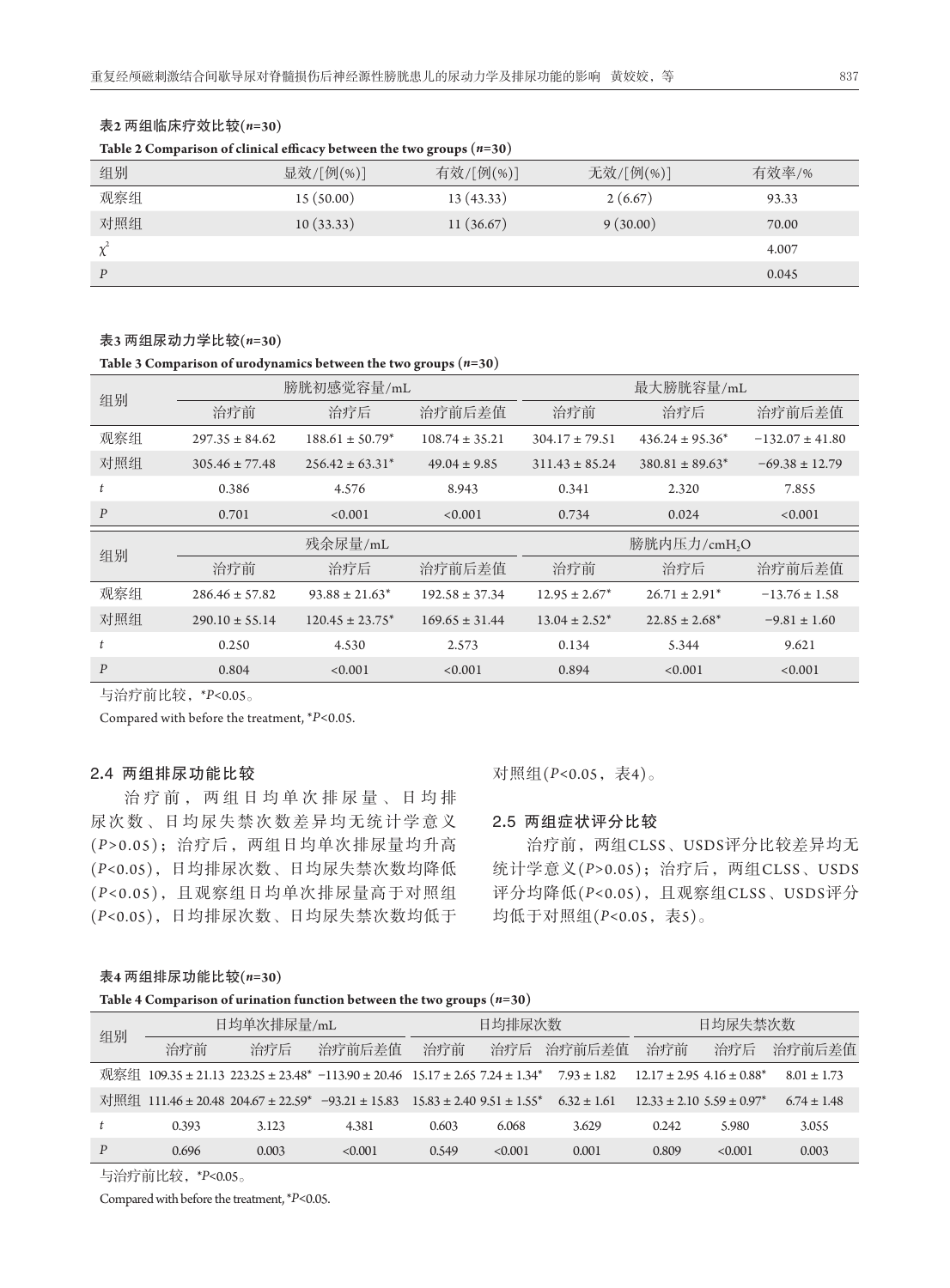| 组别               |                 | USDS评分            |                 |                  | CLSS评分             |                  |
|------------------|-----------------|-------------------|-----------------|------------------|--------------------|------------------|
|                  | 治疗前             | 治疗后               | 治疗前后差值          | 治疗前              | 治疗后                | 治疗前后差值           |
| 观察组              | $4.71 \pm 0.72$ | $2.50 \pm 0.53^*$ | $2.21 \pm 0.45$ | $23.35 \pm 2.84$ | $12.24 \pm 1.99^*$ | $11.01 \pm 1.87$ |
| 对照组              | $4.69 \pm 0.75$ | $3.34 \pm 0.64^*$ | $1.35 \pm 0.31$ | $24.06 \pm 2.91$ | $16.03 \pm 2.32^*$ | $8.03 \pm 1.56$  |
|                  | 0.105           | 5.537             | 8.620           | 0.956            | 6.792              | 6.702            |
| $\boldsymbol{P}$ | 0.916           | < 0.001           | < 0.001         | 0.343            | < 0.001            | < 0.001          |

#### 表**5** 两组症状评分比较

| Table 5 Comparison of symptoms scores between the two groups |  |
|--------------------------------------------------------------|--|
|--------------------------------------------------------------|--|

# 3讨论

全球每年因交通事故、坠落、暴力等外伤导 致的脊髓损伤病例高达50万[9]。随着我国经济建设 发展,各类外伤事件发生也增多,脊髓损伤发生 率也呈升高趋势[10]。脊髓各个节段的损伤都有可 能影响膀胱与尿道功能。神经源性膀胱在脊髓损 伤患儿中较为常见,是一种膀胱及尿道功能障碍 性疾病,不仅对患儿日常生活产生影响,甚至会 因长期反复尿道感染、肾实质损伤等造成患儿肾 衰竭,危害患儿生命。因此,需重视脊髓损伤后 神经源性膀胱发生情况,并通过有效方法治疗该 病,以改善患儿生命质量,减轻其家庭和社会负 担。然而由于小儿脊髓损伤后神经源性膀胱属于复 杂性疾病,在治疗方面目前暂时无固定统一的方 法。手术虽可以改善患儿排尿功能,但是该方法会 增加患儿创伤与疼痛感,而药物治疗如奥昔布宁难 以获得满意效果,且有一定的不良反应。

间歇性导尿最早由Lapides等提出,是对难以 正常排空膀胱尿液的患儿进行的尿液引流,也是 目前神经源性膀胱患儿膀胱排空障碍首选治疗手 段[11]。间歇性导尿能够降低长期留置尿管所引起 的不便性和尿路逆行感染发生风险,可在一定程 度上提高患儿生活质量,但单纯进行间歇性导尿 仍难以明显改善膀胱异常充盈、残余尿量问题, 患儿发生泌尿系统感染等的风险依旧不低[12],且 在患儿出院后,家属需对其进行导尿。因此对于 患儿及其家庭而言,如何更好地改善膀胱及排尿 功能是其关注重点。近年来,磁刺激在脊髓损伤 后神经源性膀胱中的应用逐渐引起重视。虽然其 治疗的具体生理机制尚不十分清楚,但有研究[13] 显示:磁刺激会兴奋神经细胞轴突,而非神经元 胞体或其他部位。研究[14]表明:磁刺激在促进中 枢神经兴奋的同时,也能够兴奋周围神经,在神经 生长以及突触形成方面具有促进作用。中央前回 对尿道外括约肌和盆底肌运动具有调控作用[15], rTMS刺激M1区,可能受到调节大脑皮质产生突触 可塑性的影响,后者与神经系统的发育、成熟以 及脑功能关系密切,对M1区予以刺激后,突触后 膜离子通道被激活,有利于功能重塑[16]。本研究 将rTMS结合间歇导尿用于脊髓损伤后神经源性膀 胱患儿,结果显示:治疗后观察组膀胱初感觉容 量、最大膀胱容量、残余尿量及膀胱内压力改善 程度优于对照组,日均单次排尿量高于对照组, 日均排尿次数、日均尿失禁次数均低于对照组, 表明rTMS结合间歇导尿可以改善脊髓损伤后神经 源性膀胱患儿尿动力学,促使患儿排尿功能恢复。 分析原因,可能是rTMS能够缓解脊髓排尿中枢抑 制,同时诱发排尿反射,促使逼尿肌括约肌协同障 碍消除,继而促进尿液排出;此外rTMS有利于改 善膀胱局部循环,增强其神经兴奋性,缓解黏膜充 血水肿,促使膀胱排尿功能恢复。

有研究[17-18]将磁刺激作用于骶神经根,发现其 可以通过刺激不同神经递质释放,来兴奋和抑制 膀胱逼尿肌与尿道括约肌,调节两者协同运动, 以促使正常排尿反射形成,从而改善排尿。笔者 对比两组排尿症状和临床疗效,显示观察组治疗 后CLSS、USDS评分均低于对照组,临床有效率 高于对照组,表示在间歇导尿基础上联合rTMS治 疗,可以明显缓解患儿排尿症状,提升临床疗效。 一方面,rTMS能够通过刺激盆底神经的肛门分 支、阴部下神经,继而刺激骶尾部,改善膀胱逼尿 肌和括约肌活动,促使脊髓传导通路激活;另一方 面也可能直接作用于脊髓相关神经旁路而起到改善 骶神经调控能力、促进膀胱排空等作用。

综上所述,对脊髓损伤后神经源性膀胱患儿 予以rTMS结合间歇导尿,能够改善其尿动力学, 促使患儿排尿功能恢复,有利于其正常排尿,临 床效果较为明显。本研究也存在不足之处,因样 本量有限,观察对象仅限于逼尿肌反射亢进的尿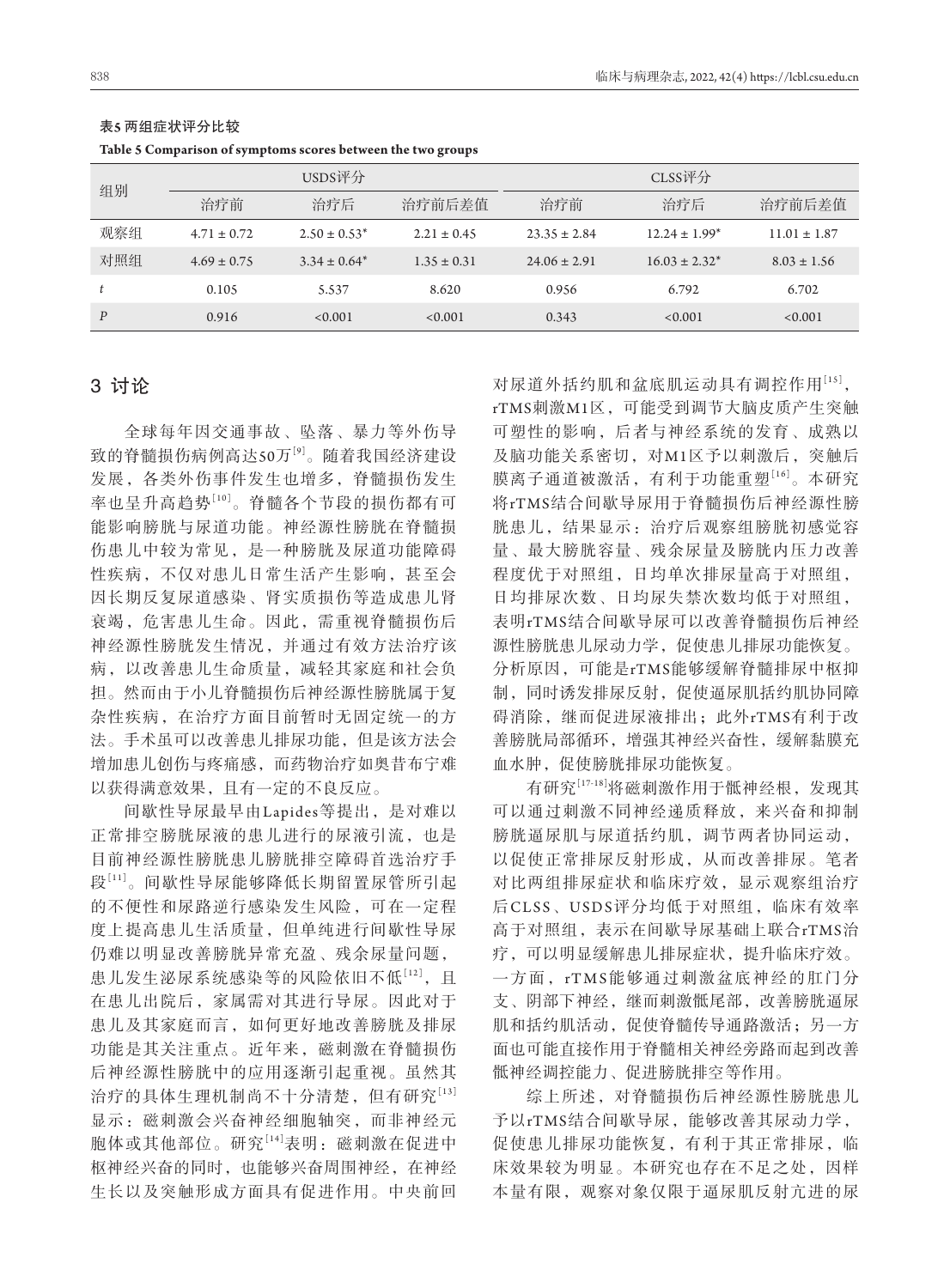失禁患儿,未对逼尿肌无反射尿潴留患儿进行研 究分析,后续可扩大样本量对该方面予以探讨。

# 参考文献

- 1. 孙伟娟, 冯晓东, 李瑞青, 等. 益元灸治疗脊髓损伤后神经源性膀 胱的临床疗效观察[ J]. 时珍国医国药, 2018, 29(5): 1134-1136. SUN Weijuan, FENG Xiaodong, LI Ruiqing, et al. Clinical effect of Yiyuan moxibustion on neurogenic bladder after spinal cord injury[J]. LISHIZHEN Medicine and Materia Medica Research, 2018, 29(5): 1134-1136.
- 2. 游云超, 李春茂, 杨烁, 等. 功能性电刺激联合膀胱功能训练对男 性脊髓损伤后神经源性膀胱尿动力学及性功能的影响[1]. 现 代仪器与医疗, 2019, 25(4): 37-40.

 YOU Yunchao, LI Chunmao, YANG Shuo, et al. Effects of functional electrical stimulation combined with bladder function training on neurogenic bladder urodynamics and sexual function after spinal cord injury in males[ J]. Modern Instruments & Medical Treatment, 2019,  $25(4): 37-40.$ 

3. 叶义清, 纪婕, 吴玉霞, 等. 低频电刺激联合间歇导尿及Motomed 运动训练对脊髓损伤致神经源性膀胱患者膀胱内压力及膀胱 容量的影响[ J]. 现代生物医学进展, 2019, 19(2): 131-135.

 YE Yiqing, JI Jie, WU Yuxia, et al. Effects of low frequency electrical stimulation combined with intermittent catheterization and Motomed exercise training on the intravesical pressure and bladder volume of patients with neurogenic bladder caused by spinal cord injury[J]. Progress in Modern Biomedicine, 2019, 19(2): 131-135.

4. 刘家庆, 张泓, 刘桐言, 等. 经皮胫神经电刺激治疗神经源性膀 胱功能障碍的系统评价[ J]. 中国康复医学杂志, 2018, 33(12): 1451-1456.

 LIU Jiaqing, ZHANG Hong, LIU Tongyan, et al. Systematic evaluation of percutaneous tibial nerve electrical stimulation in the treatment of neurogenic bladder dysfunction[ J]. Chinese Journal of Rehabilitation Medicine, 2018, 33(12): 1451-1456.

5. 林瑞珠, 许建峰, 马川, 等. 重灸关元结合间歇导尿对脊髓损伤后 神经源性膀胱患者排尿日记影响的回顾性队列研究[ J]. 华西 医学, 2018, 33(10): 1272-1276.

 LIN Ruizhu, XU Jianfeng, MA Chuan, et al. Retrospective cohort study on the effect of double moxibustion combined with intermittent catheterization on urination diary of neurogenic bladder patients after spinal cord injury[ J]. West China Medical Journal, 2018, 33(10): 1272-1276.

6. 郑秀琴, 于苏文, 崔红霞, 等. 高频重复经颅磁刺激联合神经肌肉 电刺激治疗帕金森病吞咽功能障碍的疗效分析[J]. 中华物理 医学与康复杂志, 2018, 40(1): 29-32.

 ZHENG Xiuqin, YU Suwen, CUI Hongxia, et al. Efficacy analysis of high frequency repetitive transcranial magnetic stimulation combined with neuromuscular electrical stimulation in the treatment of swallowing dysfunction in Parkinson's disease[ J]. Chinese Journal of Physical Medicine and Rehabilitation, 2018, 40(1): 29-32.

- 7. 李建军, 王方永. 脊髓损伤神经学分类国际标准(2011年修 订)[ J]. 中国康复理论与实践, 2011, 17(10): 963-972. LI Jianjun, WANG Fangyong. International standards for neurological classification of spinal cord injury (revised in 2011)[ J]. Chinese Journal of Rehabilitation Theory and Practice, 2011, 17(10): 963-972.
- 8. 廖利民, 吴娟, 鞠彦合, 等. 脊髓损伤患者泌尿系管理与临床康复 指南[ J]. 中国康复理论与实践, 2013, 19(4): 301. LIAO Limin, WU Juan, JU Yanhe, et al. Guidelines for urinary system management and clinical rehabilitation of patients with spinal cord injury[ J]. Chinese Journal of Rehabilitation Theory and Practice, 2013, 19(4): 301.
- 9. Organization WH. International perspectives on spinal cord injury[J]. Weed Research, 2013, 11(4): 314-316.
- 10. 杜宁, 石秀秀, 崔松子, 等. 参与式音乐治疗对脊髓损伤患者创 伤后应激障碍康复结果的影响[ J]. 中国康复医学杂志, 2019, 34(9): 1097-1099.

 DU Ning, SHI Xiuxiu, CUI Songzi, et al. Effect of participatory music therapy on rehabilitation of post-traumatic stress disorder in patients with spinal cord injury[ J]. Chinese Journal of Rehabilitation Medicine,2019, 34(9): 1097-1099.

- 11. Lamin E, Newman DK. Clean intermittent catheterization revisited<sup>[1]</sup>. Int Urol Nephrol, 2016, 48(6): 931-939.
- 12. 张国贤, 何翔飞, 张艳, 等. 神经源性膀胱患儿清洁间歇导尿致 复发性尿路感染的危险因素[J]. 中华实用儿科临床杂志, 2018, 33(1): 812-815.

 ZHANG Guoxian, HE Xiangfei, ZHANG Yan, et al. Risk factors of recurrent urinary tract infection in children with neurogenic bladder treated by clean intermittent catheterization[ J]. Chinese Journal of Applied Clinical Pediatrics, 2018, 33(1): 812-815.

13. 姜泳, 迟晓飞, 邹喜军, 等. 重复经颅磁刺激联合嗅鞘细胞移植治 疗脊髓损伤[ J]. 中国组织工程研究, 2017, 21(1): 98-102. JIANG Yong, CHI Xiaofei, ZOU Xijun, et al. Combination of olfactory ensheathing cell transplantation and repetitive transcranial magnetic stimulation for the treatment of spinal cord injury[J]. Chinese Journal of Tissue Engineering Research, 2017, 21(1): 98-102.

14. 段强, 牟翔, 袁华,等. 经颅磁刺激在周围神经病变中的应用与研 究进展[ J]. 中国康复医学杂志, 2018, 33(3): 364-368. DUAN Qiang, MOU Xiang, YUAN Hua, et al. Application and research progress of transcranial magnetic stimulation in peripheral neuropathy[J]. Chinese Journal of Rehabilitation Medicine, 2018, 33(3): 364-368.